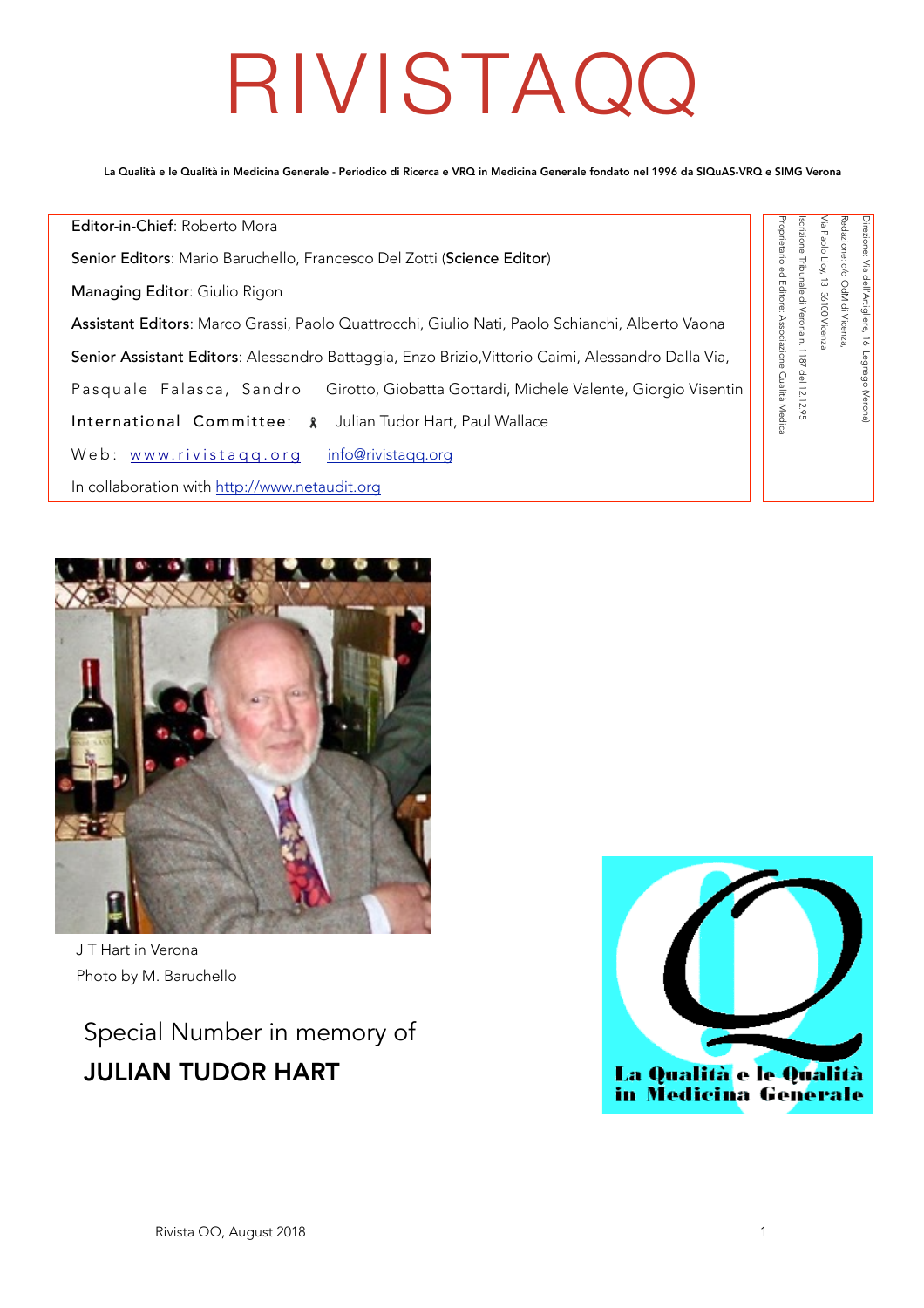## JULIAN TUDOR HART THE UNIVERSAL GENERAL PRACTITIONER

Francesco Del Zotti General Practitioner - Verona Italy Netaudit Director www.netaudit.org

We dedicate this special issue to Julian Tudor Hart, who died on July 1, 2018, our inspirational guide, who for decades has honoured us with his friendship and his participation, together with Prof. Paul Wallace, to the the international scientific committee of this magazine. You can read, in the sitography, his two articles written for our magazine titled and articlesinterview written by doctors in collaboration with the epidemiologist Pasquale Falasca, on the occasion of his participation in the Congress of Bertinoro.

Mario Baruchello, Gianluigi Passerini and Ferdinando Petrazzuoli are taking part in this celebratory event. A special thanks to the italian GP, dr Giulio Rigon, who edited this newsletter, comes in two versions (Italian, English).

Mario Baruchello, with which few brush strokes , is showing the affective charge of Julian toward our Italian group: we had the pleasure to invite him to some scientific and social events. And Mario, a wellknown photography enthusiast and skilled archivist, has rediscovered for us some photos he portrayed and his drawing.

Gianluigi Passerini, well-known cultural Rivista QQ, August 2018

leader of Italian MG and a profound connoisseur of British medicine, shows with an in-depth and passionate article what he has had on our souls and on our concept of General Practice.

Ferdinando Petrazzuoli, member of the executive board the European EGPRN research network, remembers his figure and his masterly conference at the important 2009 EGPRN European Congress, in the splendid medieval setting of Bertinoro.

I met Julian Tudor Hart at the 3rd SIMG congress in Florence in the autumn of 1985.

He presented the results of his original experience of GP and epidemiologist of a small village in Wales. His transparencies struck me. While others presented color slides from the standardised format, he presented the data with handwritten black and white transparencies. In them, in addition to the great graphic expertise that I would later have known, the rigor of his method and the power of his commitment were highlighted. The histograms showed the before-after intervention in his community: numbers and percentages of measurement among patients of practices such as the measurement of blood pressure or the Pap test. Simple column diagrams showed increments of more than 40-50%, such for which he commented that the data and the graph spoke for themselves, without the need for refined statistical tests, often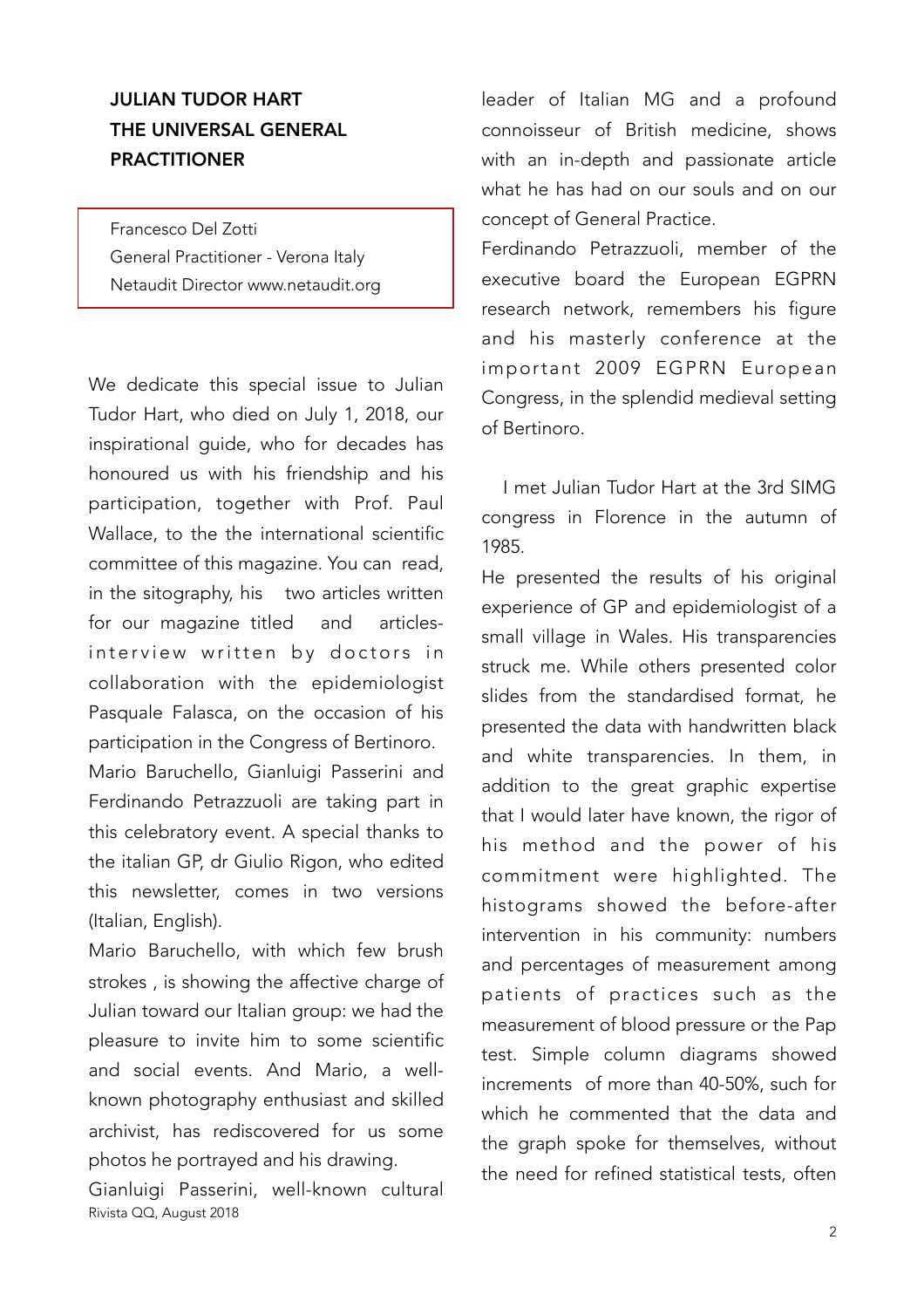useful to mask small "significant" differences only statistically but clinically insignificant. The simplicity and power of those transparencies fascinated me and encouraged me to ask him if I could go and see him as a medical observer. And so I did in March 1986, starting from a town of Puglia where I was working (Modugno). You have a report of mine in the article in the sitography entitled "da Modugno al Galles". I stayed less than 10 days. A short period that however would have marked my entire professional life.

The relief of his scientific and social presence in British General Practice can be deduced from the beautiful necrology appeared on the BMJ (Bmj, 2018).

In these next lines I will give you some snapshots about its versatility: the doctor, the researcher, the person, the friend, the character.

#### The General Practitioner

In the clinic he was very meticulous, and he carefully treated the data recording. He would append to a notebook data, commitments and ideas continuously, and in any room of the surgery or home; on that notebook where he occasionally relaxed with drawings and portraits.

He had a huge wardrobe in the office filled with clinical records; every clinical record had become big folder after decades. The secretary handed over the file to the patients before the visit; this testifies to its tension towards transparency and

data and in medical records are better understood in light of an episode. In Bari (as i said i worked close to Bari, Puglia region, until 1993) as provincial president of Italian Society of General Medicine (SIMG) I organised at the end of the '80s one of the first meetings with the innovative method of continuous training "in small groups." We were proud. Julian , at the end of our meeting told us : "Yes, use a good method, but what you are doing we do not do it anymore." For some years now we have not worked with theoretical cases at a table: we take the clinical records with us to the meeting. " He made numerous daily home visits,

horizontality in the relationship with patients. His faith and rigor in recording

bringing with him the groups of folders related to that house and that family. Home visits were not just strictly for clinical problems. At each death he used to go home to the widow or widower for homage to the family and to bring comfort and plan a subsequent visit to the home or in the clinic.

He also impressed his love for the truths also uncomfortable. He went to the bottom of the diagnostic process of his and his colleagues and he gave report on s to the patients. Only from this attitude could grow a extraordinary study, in the General practice of each country: "Be Your Coroner", an audit of 500 consecutive deaths in General Practice (Hart, 1987) His approach to the entire community of his patients was constant and original. For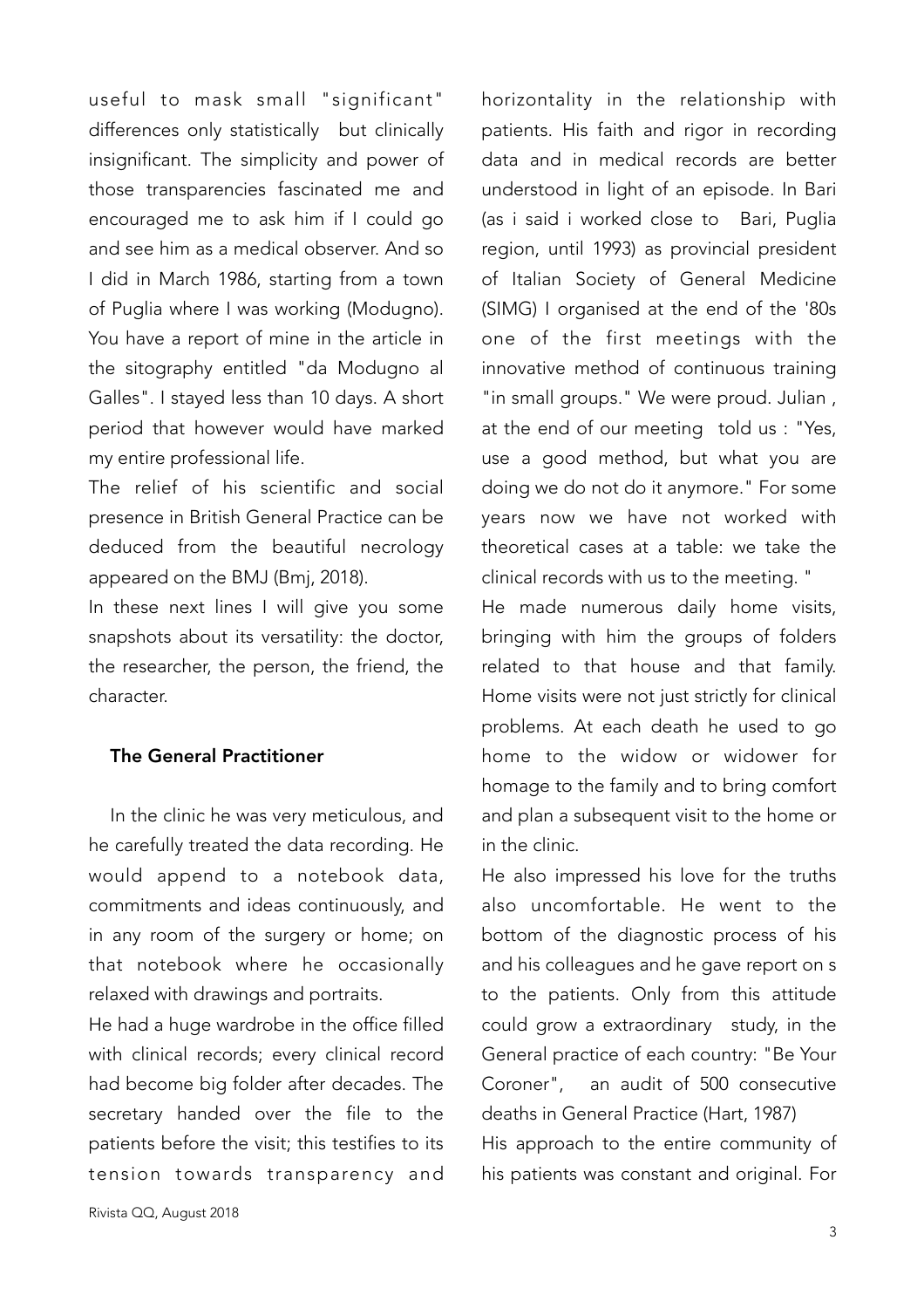example, each year it provided each family with a Bulletin on the management of the clinic, staff composition, activities and workload; with, finally, some statistics on the main diseases and risk factors

#### The Researcher

He had been a researcher up to 35 years under the leadership of the great Cochrane. Then he decided to embark on a challenge. Perform both the work of MMG and the Epidemiologist together. Cochrane was a pessimist: "you will not be able to perform both tasks well". His fundamental and prestigious publications and the love of his patients testify that he has won the challenge. This was also thanks to the decisive collaboration of his wife Mary who worked in the same group as Cochrane as a research secretary and who always proved to be a decisive figure. His epidemiological research has been possible both thanks to rigorous

methodology and thanks to the ability of Julian and Mary to have contact with the entire community. For example, the search for the relationship between salt in the diet, measurement of sodium and hypertension, was possible thanks to civic assemblies in the village of miners and door-to-door to each patient's home.

But there was not only capacity for adherence to the local spirit. There has also been an ability to hold relationships with the highest levels of British epidemiological research and in particular

Rivista QQ, August 2018

with the Medical Research Council. The MRC continuously sent young trainees and approved and financed research projects; which has also honored this important body that has shown rare ability: logistically support the MG without overwhelming it. I myself witnessed the respect Julian enjoyed in the high spheres of research; and thanks to him I had the honor of being presented to the famous epidemiologists Jeoffrey Rose and James Mc Cormick.

#### The Friend

Since I was 34, Julian turned out to be an affectionate and sweetly paternal colleague and friend with me and my family. He was happy to visit Italian beauties and cities of art, including the city where I now reside: Verona. But he, of a refined London family, was much more enthusiastic when we visited less sparkling places: for example the small towns of Basilicata, Puglia or Sicily. Or when he knew and became a friend of simple people as in his stay of a few days in Polignano.

### The character and his social commitment

Julian has continuously expressed his spirit of independence: his social and political choices have always been counter-current, on the side of the humble. One example of the miners' strike in Wales. He, General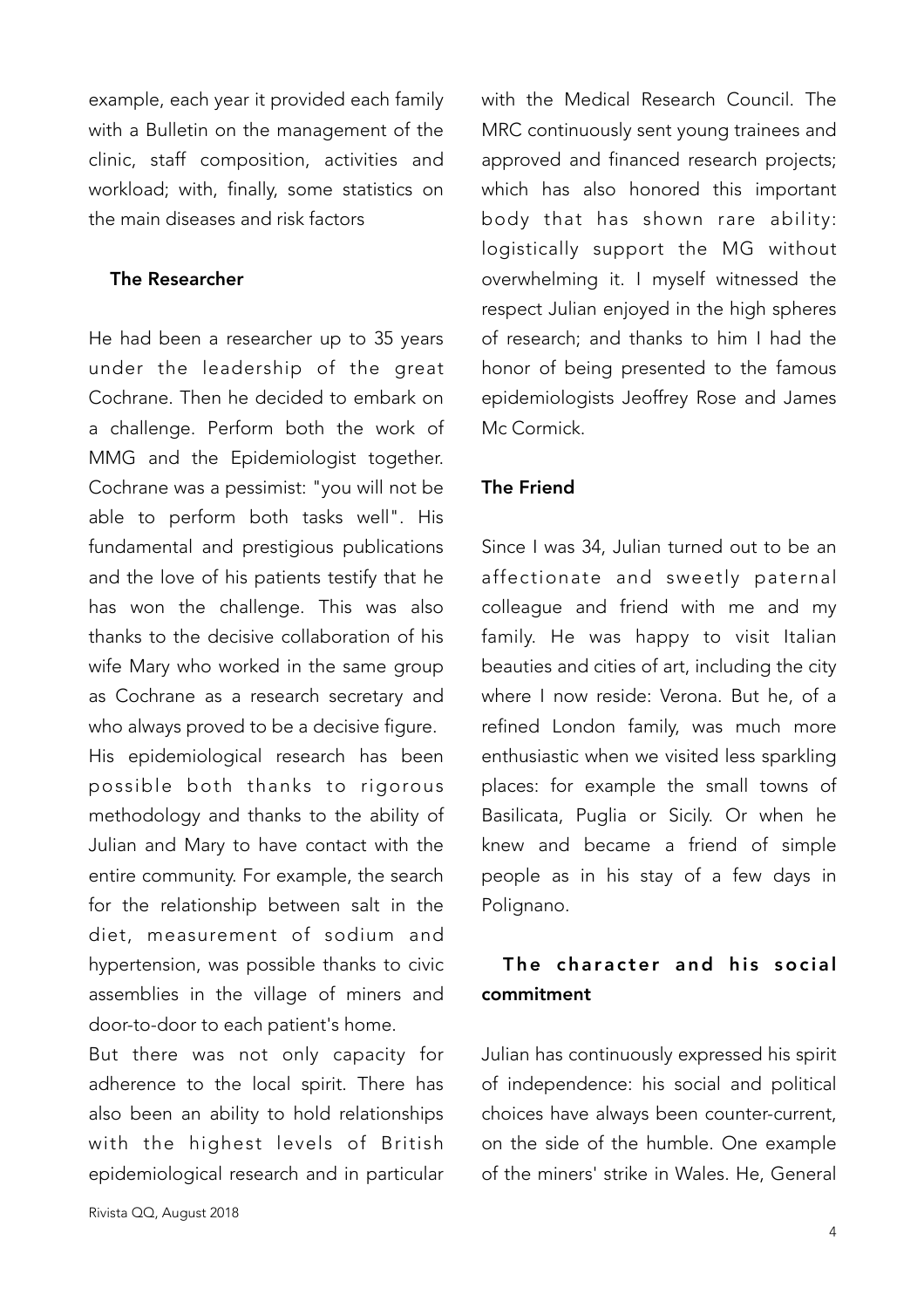Practitioner of a small country of miners of Wales, during the famous strike of 1984-1985, supported their cause.

As? The miners were on their last legs: for example they were forced to cut many of the trees in their hills to warm up (it was the revelation when I asked him: "why, Julian, in the valley one of the two sides is without trees?"). In those dramatic months Julian worked for an international fundraiser between doctors and epidemiologists (eg by sending magnificent postcards made by him: he was a brilliant designer) while his wife organised in front of his house huge tables to feed the population. In short, in a world where doctors often love to get on the wagon of the winners, Julian Hart, a true doctor, climbed onto the chariot of the humble and the losers.

Moreover, in an age when myopic nationalisms are imposed, we like to remember that Julian was a convinced internationalist. His solid political base fuelled the drive to know the international dynamics of the profession. He was an official consultant for some national health ministries and an informal consultant for many national movements of Gps.

#### Conclusion

Julian with his life has taught us that you can not be a good doctor and good epidemiologist without an ability to get involved, and to involve the individual and the community. Patients do not offer collaboration to complex research projects without there being not only respect but also a sort of love towards their doctor.

Julian Tudor Hart reminds me of one of the founders of modern medicine: Rudolf Wircow. The German scientist, besides being a champion of medical research, was always politically engaged and often an antagonist of dominant power. He dedicated himself to assisting everyone, regardless of their economic possibilities. According to the well-known medical historian Nuland he was "the main exponent of the thesis according to which man is the product of the situation in which he lives. Environmental influences, occupation, inheritance and even social class played a decisive role for Wircow ". Following the same words of Wircow: "scientific knowledge is required of the multiple and varied relationships of the single thinking individual with the world in constant change". Nuland concludes: "According to Wircow, man had to be studied not only under a microscope, but also with a macroscopic vision connected to the universal vision of his humanity".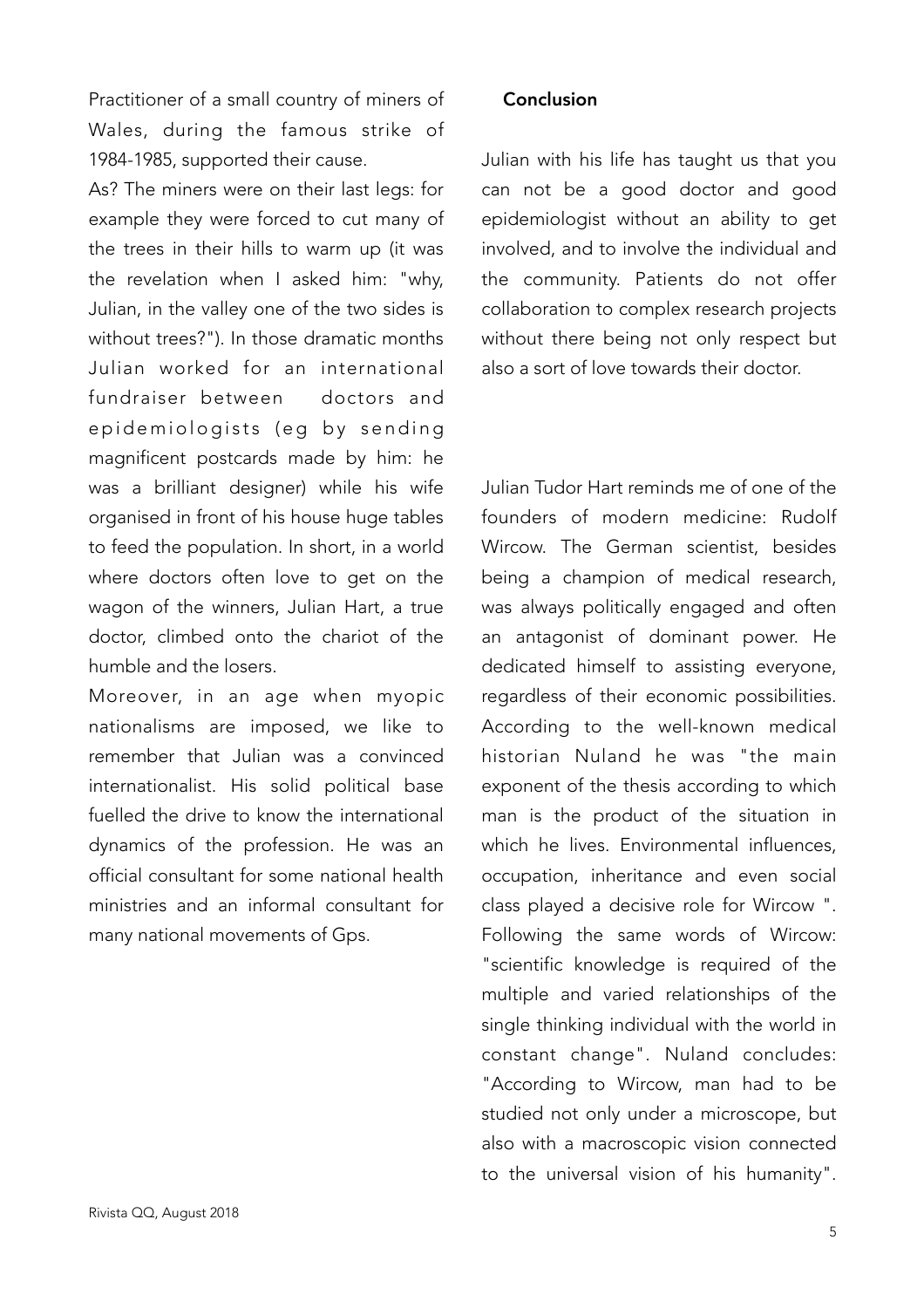Replace the word "microscope" and "macroscopic" with the words "general practitioner", "community doctor", "epidemiology": you will be introduced to the world of Julian Tudor Hart

Sitography:

Wikipedia - Julian Tudor hart [https://en.wikipedia.org/wiki/Julian\\_Tudor\\_Hart](https://en.wikipedia.org/wiki/Julian_Tudor_Hart)

Hart J: Che Uso fare della Ricerca in Medicina La qualità e le qualità in Medicina generale (Maggio 2003) <https://issuu.com/rivistaqq/docs/qq16it>

Interviews and article on Julian Hart at the EGPRN conference of Bertinoro on www.rivistaqq.it at Link: [https://rivistaqq.org/](https://rivistaqq.org/wp/wp-content/uploads/QQ-IT-030-10-2009.pdf) [wp/wp-content/uploads/QQ-IT-030-10-2009.pdf](https://rivistaqq.org/wp/wp-content/uploads/QQ-IT-030-10-2009.pdf):

Julian Tudor Hart :"La ricerca per la medicina generale: dati poveri da numeri significativi o dati consistenti da persone "insignificanti"?"

Del Zotti F "I memorabili workshop di Bertinoro su Netaudit e fragilità, alla presenza di Hart e Dean"

a cura di Livia Lo Presti, Anna Marcone, Agnese Accorsi, e Dr.Pasquale Falasca Unità di Epidemiologia Ricerca & Sviluppo , Ravenna.

"Il concetto di fragilità per favorire l'equità sanitaria: il contributo di Julian Tudor Hart "

Del Zotti F. "da Modugno al Galles" rivista SIMG -1 - 1988

[https://app.box.com/s/](https://app.box.com/s/bmkidjuxbfj27jini1bmy8hg6rbgxfdq) [bmkidjuxbfj27jini1bmy8hg6rbgxfdq](https://app.box.com/s/bmkidjuxbfj27jini1bmy8hg6rbgxfdq)

Bibliography

- BMJ Obituary(July 2018) : Julian Tudor Hart: visionary general practitioner who introduced the concept of the "inverse care law" - British Medical Journal 2018;362:k3052

- Nuland, Sherwin storia della medicina, ed italiana a cura Mondadori (1988)

- Hart Julian , Humphreys C, e your own coroner: an audit of 500 consecutive deaths in a general practice. British Medical Journal (Clin Res Ed). 1987 Apr.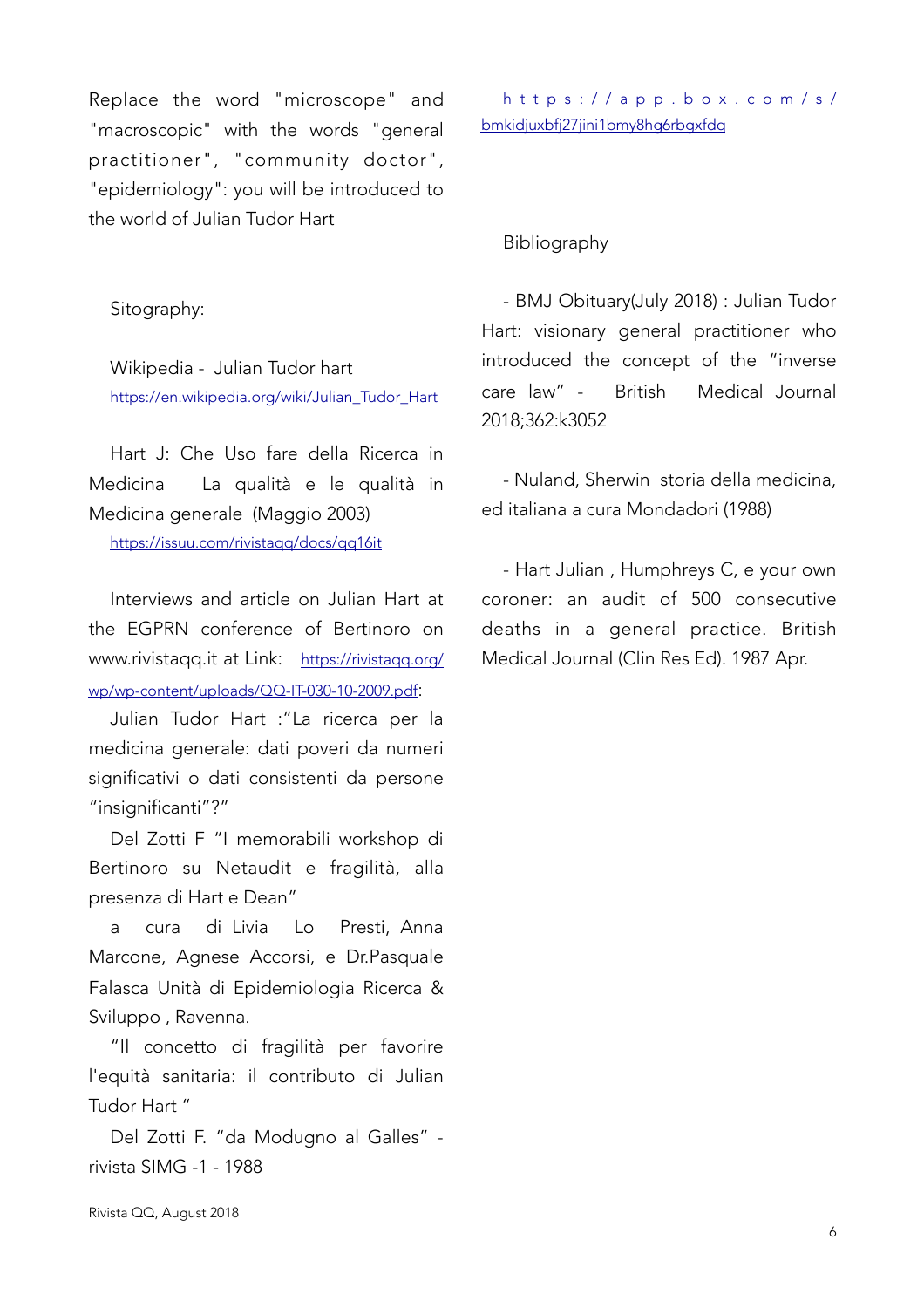## JULIAN TUDOR HART WAS A FRIEND OF OURS

Mario Baruchello General Practitioner, Vicenza Italy

We were a lot far January 25, 2003 to welcome him with his face engraved by the winds, framed by a beard to the Solzhenitsyn and the ever-present nostromo bleu cap to the 12 Apostles in the heart of Verona.

Franco Del Zotti had invited him; we wanted to make him feel, with the strength of our affection, the professional esteem and the deep respect for having been a country family doctor who had revolutionized with determination, with constant sacrifice, with the coherence of a lifetime the whole evolution of general practice.

On the one hand the scientific method of research / action that earned the dignity of specialty to a branch of medicine until now neglected. The diaries with the pressure data of all his patients, compiled with the indefatigable and disinterested help of his wife, of which he showed us an original, are the faithful testimony of the careful study of a stable population operated in a longitudinal way. to understand, with the method of careful compilation of the medical records, that prevention was the real anticipatory medicine capable of delaying chronic cardiovascular diseases and saving lives.

On the other, the social commitment preferring the Scottish community of poor and oppressed miners to Glincorrwg to the magnificence of researcher in epidemiology with Archie Cochrane and Richard Doll.

A biopsychosocial vision that combined with the use of initiative medicine extended the routine consultation to the entire patient experience in a populationbased approach. This is how he demonstrated in his community a 28% reduction in mortality in treated hypertensive patients, compared to untreated patients. \*

While we fed him pasta and beans, cotechino and pearà watered by the best amarone he resisted telling us his life and smiling to his wife nearby. Meanwhile, with a sure stroke of pen, he portrayed us in a drawing in which the assembly of our caricatures had nothing to be envied by the stylistic construction of the anatomic lesson of the dr Tulip realized by Rembrand in 1632.

Only the dead body was missing wich had been replaced by the table set in an epicurean banquet in the most famous restaurant in Verona under the arches of the Roman Arena.

In a picture, which portrays us in a group, I see friends who will open as long as I live the doors of our house and next to my wife that evening stands the serene smile of Claudio Carosino gold medal for civil valor that gave life to real medicine .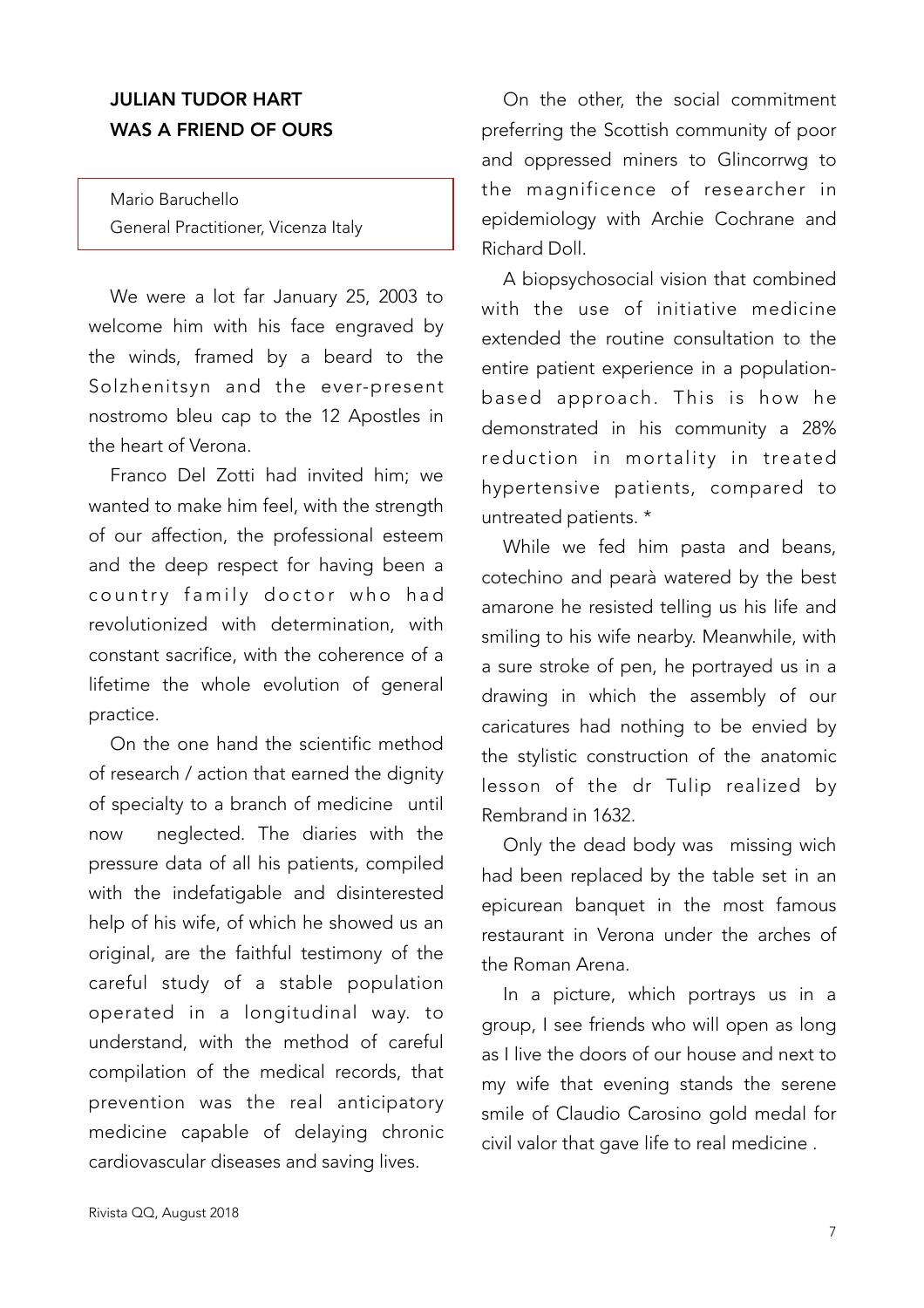\* J T Hart The Lancet 1970 Elsevier, Semicontinuos screening of a whole community for hypertension

#### Postilla:

J Tudor Hart wrote, before having the General Practice Chair in 1976 in Manchester, "the general family doctor studies what is not needed at the hospital at the University, in the hospital he learns a medicine that is not that of real life and in the end it must be formed with many autonomous paths to juggle everyday family and community medicine ".



You recognize: Mario Baruchello, Franco Del Zotti, Gigi Passerini, Giuseppe Parisi, Julian Tudor Hart, Giorgio Visentin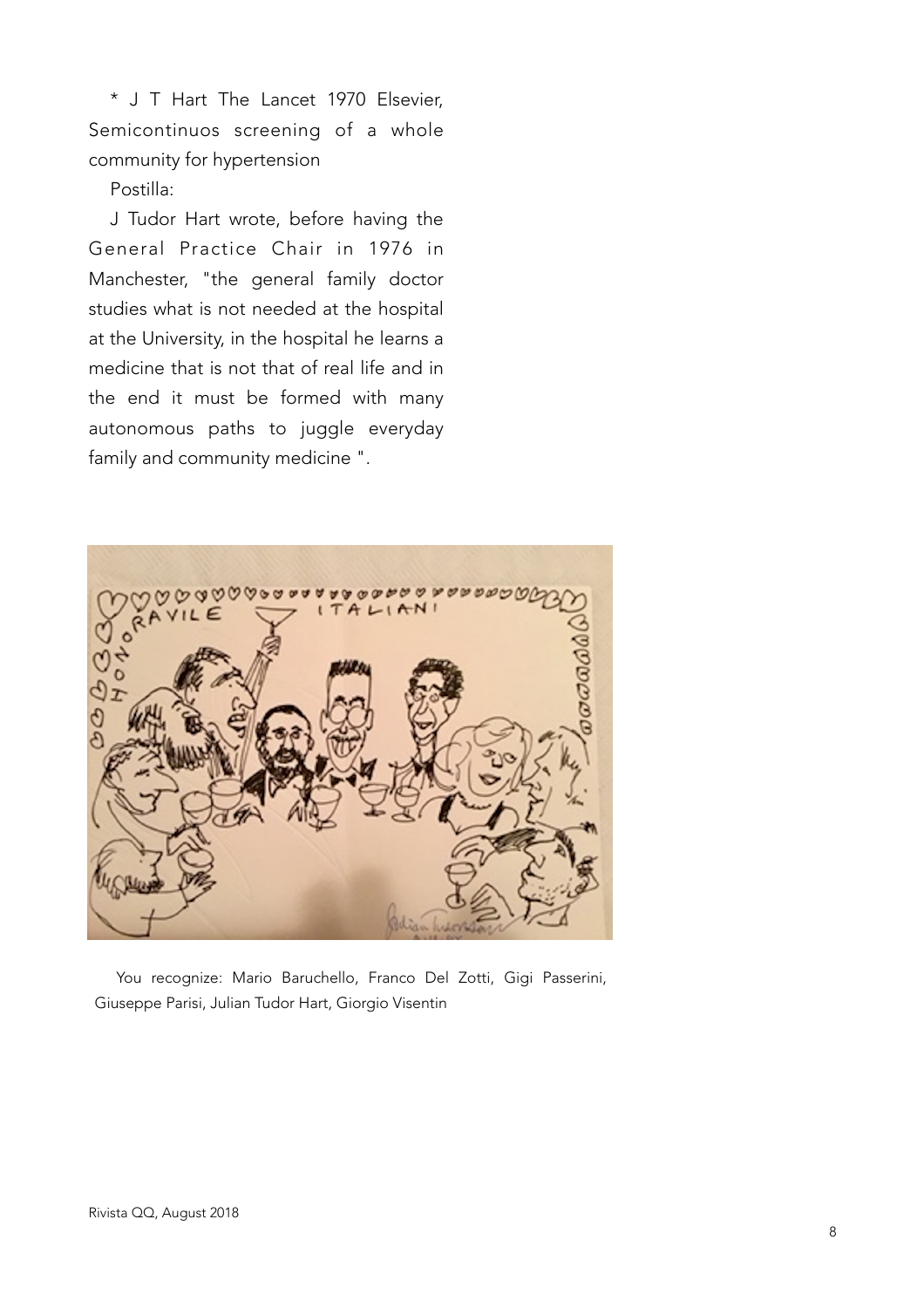## JULIAN TUDOR HART, A MAN AND A MEDICAL DOCTOR/GENERAL PRACTITIONER WHO WILL ALWAYS STAY WITH US

Gianluigi Passerini M.D./G.P. Italian Member EQUIP (European Society for Quality and Safety in General Practice/Family Medicine)

He might not be with us anymore but Julian is somebody who will always remain among us and will be remembered in the history of medicine.

Julian's spirit, inspiration and knowledge will be forever present in the future of General Practice/Family Medicine, as a corner-stone in medical thinking.

I cry for his departure even though if I know that he doesn't want anybody to do it but just to continue along his way, because he really was a "visionary and unique and exemplary human being and medical thinker".

Julian was (and still is) a doctor, a General Practitioner, a researcher, an artist, a poet, a "specially human" human person devoted to population science and a socialist/communist (Member of the Labour Party). He always had a positivistic approach to life and to people.

I met him at first at the Royal College of General Practitioners in London, Rivista QQ, August 2018

introduced to him by my friend and teacher Hugh Charles Faulkner.

By the way, on that occasion Julian [and Hugh] introduced me to Arcibald Cochrane (Julian's teacher when Julian worked with him in Epidemiology and Statistics at the Medical Research Council where Cochrane was the Director). This was a special honour for me, a special honour in my life.

Starting from the higher echelons of London society and university he then decided to move to a real and complex/ complicated surgery in the coal mining village of Glyncorrowg (Wales).

For him, a visionary, it was a particular aim/challenge to be GP in a place where health care was more needed and necessary.

To explain this move I will start with the story of how I engaged with him.

When I went to Glyncorrowg for the first time (around 1982-1984), it was with my dearest friends Hugh and Marian Faulkner. Hugh, my Mentor GP who taught me many things in London and then in Italy. Julian then suggested to my young son to go and buy an ice cream at the the local ice cream shop, which was run by Italians.

The shop name was "Gelateria La Veneta (the Veneto Ice Creamery)". The owner asked my son where in Italy he was from to which he replied: "from Sondrio".

He also said: "But we also come from the same town where we run an ice cream shop with exactly the same name". This was quite a coincidence.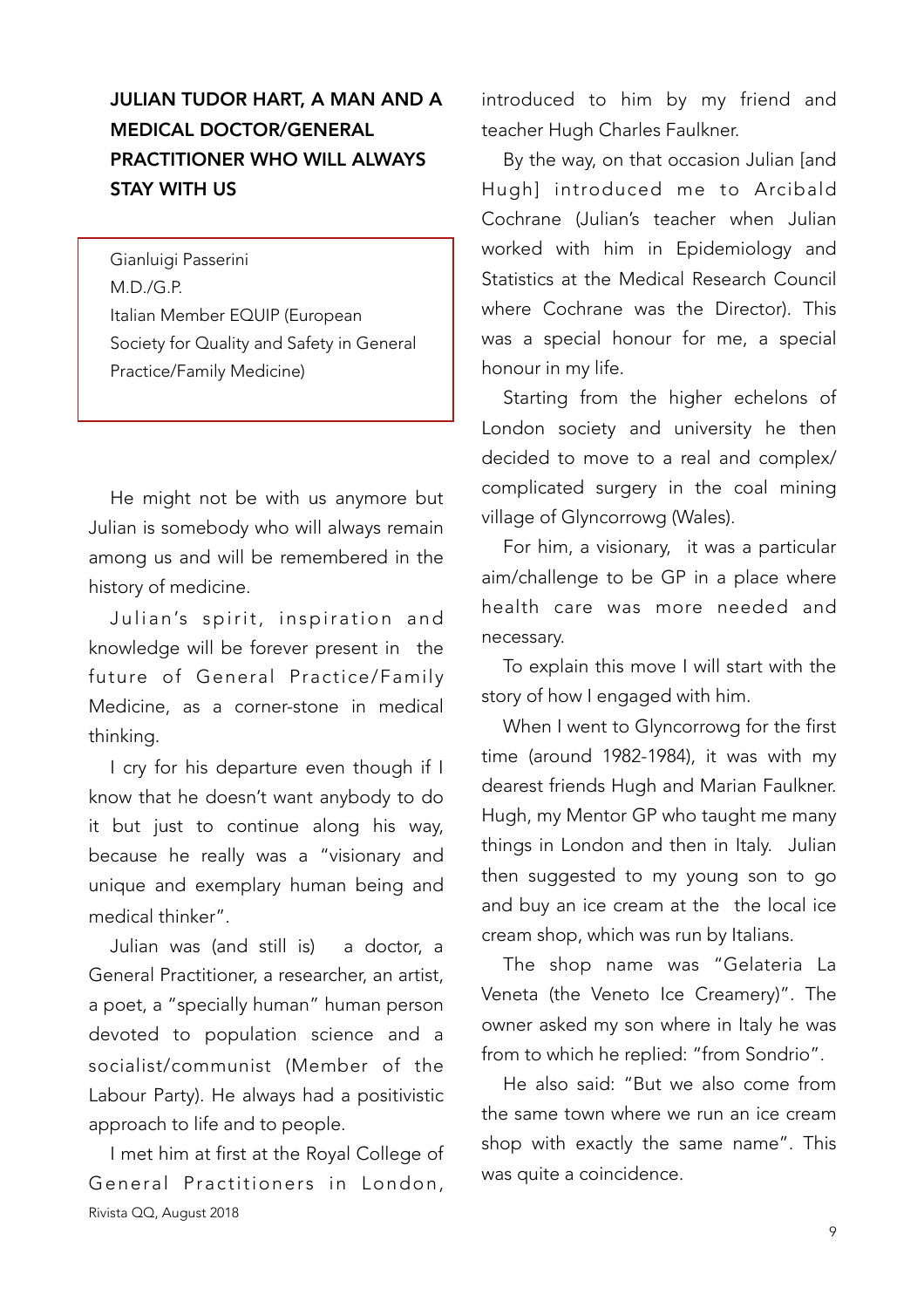Their shop actually was my favourite ice creamery in my youth and then moved to Wales because UK-based relatives in that little coal mining valley told them that there was much more to do than in Sondrio.

At that time miners worked there in their thousands. It was about a decade later that the British government decided to close them all.

In the times that followed, in the battle that the miners' put up against the poverty they faced, Julian's wife Mary became one of the leaders of women against the closure of the mines.

This is just to make you understand where they had moved and why: to offer medical care to one of the poorest population in the UK.

It was a mixture of political and medical reasoning for Julian to leave London's higher social strata to start putting in practice his political (socialist/communist) and medical ideas as the raison d'etre of his professional life.

He started General Practice carrying out epidemiological approach, studying cardiovascular risk factors in his population, then screening them with the aim of reducing the incidence among them of "a kind of unprivileged" people. This was the so called anticipatory preventive care.

Smoking, drinking, poor and fat diet where typical of that area and of that population of mine workers. There was

nobody there to check their blood pressure, for instance.

Julian and Mary's house looked like an Institute of Epidemiology & Clinical Research: I remember a large room totally filled with books, papers, hand-written pages and files of data. A research fellow in the field, Mary worked in cooperation with Julian who gathered the data in everyday activity in the surgery.

What mostly and at first (among many other things and ideas/practices in that surgery) hit me was the famous method of "Family Clinical Records" settled up and used by Julian: he used to keep [paper]clinical records archived together for each family instead of individually, the father's one containing the ones of wife and siblings.

In this way cardiovascular risk factors could be studied inside each risk factors unit, i.e. each family/household.

Julian and Mary gathered and published previously non-existent epidemiological and clinical data on cardiovascular risk factors in a "really general and unselected" population.

He was the first GP who wrote a book on Hypertension. I still have a copy, which he wrote in for me, as well as of others of his books. This book was considered as a reference textbook and was read also by specialists, who used to take it as reference and accept/appreciate it, even if it had been written by a GP.

In 1960-1970 it was not usual among GPs to check blood pressure preventively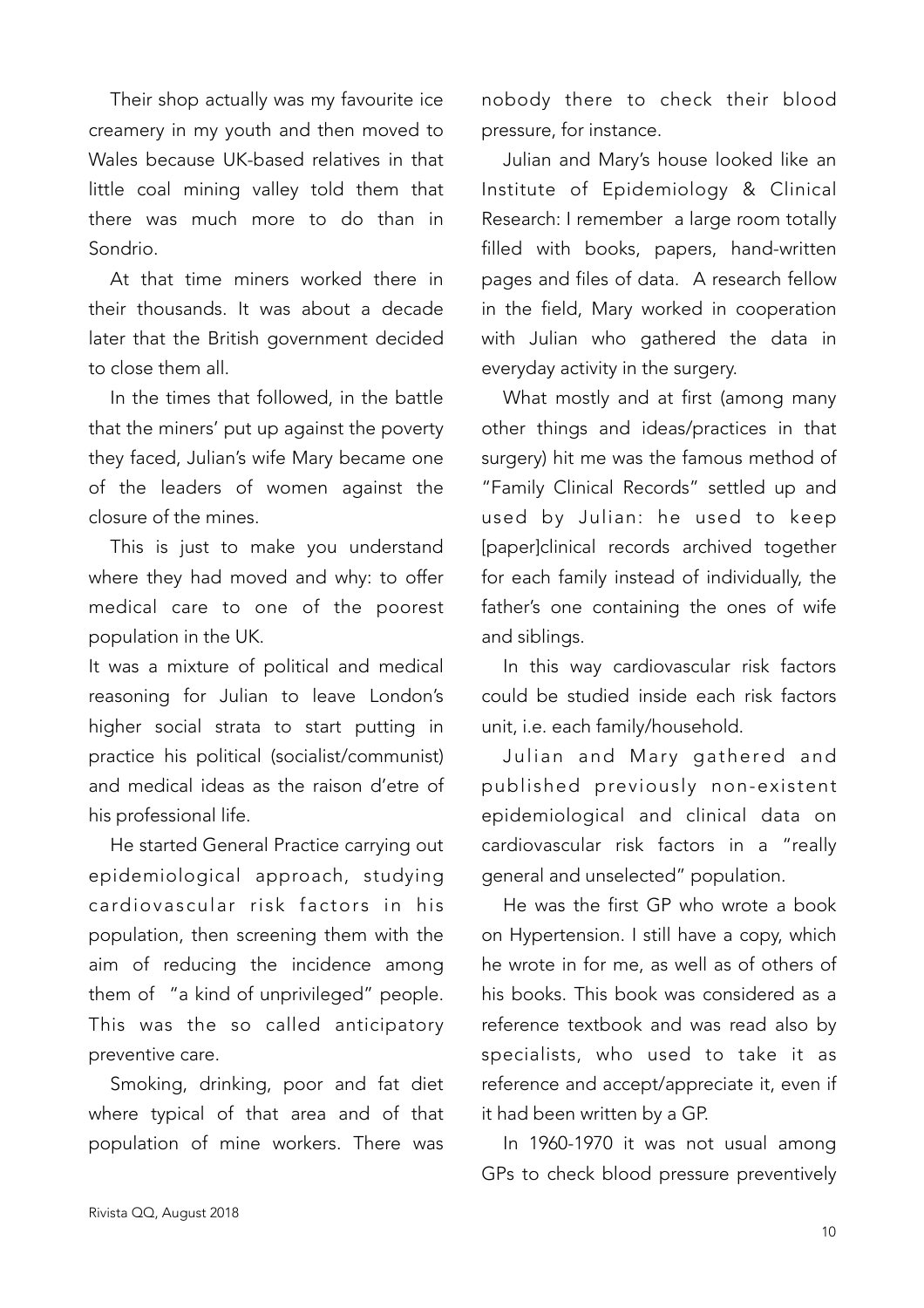in every adult patient as Julian Tudor Hart did. He also did it to help with the research, demonstrating a lowering in cardiovascular morbidity in his own assisted population.

Among his other contributions, I want to recall two other books, from the period after his retirement:

A new kind of doctor: a book of a realistic visionary, the first written after his retirement, in which he asserted the partnership among doctor and other health operators to create and develop a better forms of health care

 The political economy of heath care, a clinical perspective: there he wrote about the way finances were used (and could better be) in the N.H.S., dealing with determinants of health outcomes in the British National Health Service and how they could be better achieved in the 21st century.

The many books he wrote inspired a great deal of social, political and medical debate in the UK and all over the world.

Two fundamental issues in his life and publications have been crucial in his inspiration and proposals:

The inverse care law

Basing medical education on General Practice instead of on hospital care

The first is universally known (who has health problems has no access to resources and vice versa) and since now on I would suggest we name it "Julian Tudor Hart's Law".

The second started from a paper, he published on The Lancet, in which he made the proposal that Medical Students should be trained as General Practitioners and not as specialised Medical Doctors, i.e. they should be clinical doctors and, only afterwards, should they be trained to become specialists. Otherwise they would have lost the clinical vision of medicine, as that usually happens when students are only exposed to hospital-based specialist learning.

His paper was followed by a discussion, also involving American Medical Teachers. The issue is still valid, as the priority need in providing the world with effective care passes through a well structured and clinically approached effective Primary Care, an assertion on which there is more and more worldwide agreement. This is especially the case after the increase of medical care's need in the face of a huge increase of its less and less affordable specialised costs.

Julian was also a real eclectic artist, not only a naturally talented designer and painter.

In Glyncorrowg he asked my son his name, took a glass and in a while, using a pyrography method, wrote his name, with a drawing of a couple of sparrows (as our surname means little sparrows), on it.

There is something else which he became well-known to his friends for and which we keep: his famous Christmas Cards.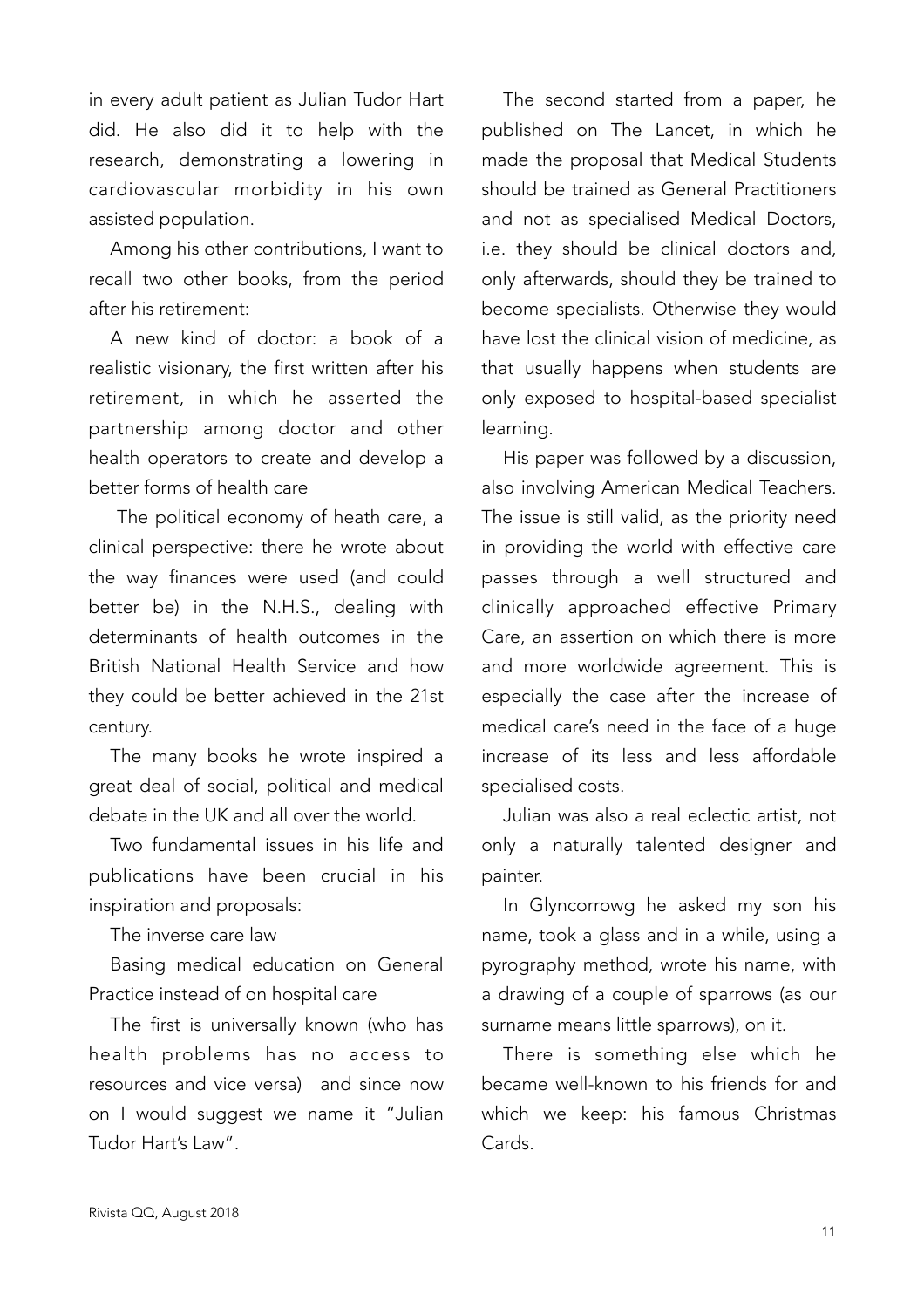For decades at every Christmas he used to send friends a drawing with a written comment on the previous and forthcoming year. These were were high quality artworks and a sign of close and continuing friendship and relationship.

At every Christmas we were eager to imagine what would be the topic of that year! The 2017 one (see picture) encloses the whole of his history.

When Julian and Mary come to spend a holiday period at our house by Lake of Como many years ago, they would have come again with pleasure but he was already heavily suffering from chronic low back pain. They left a bottle of whisky and in the fridge a few very tiny little bottles of Martini, which are still there and there will remain.

I feel lucky and deeply honoured to have had the chance to meet Julian Tudor Hart. He will remain a corner-stone in the experience of my medical history and profession.



# ONE OF THE GIANTS OF GENERAL PRACTICE OF THE TWENTIETH CENTURY PASSED AWAY LAST JULY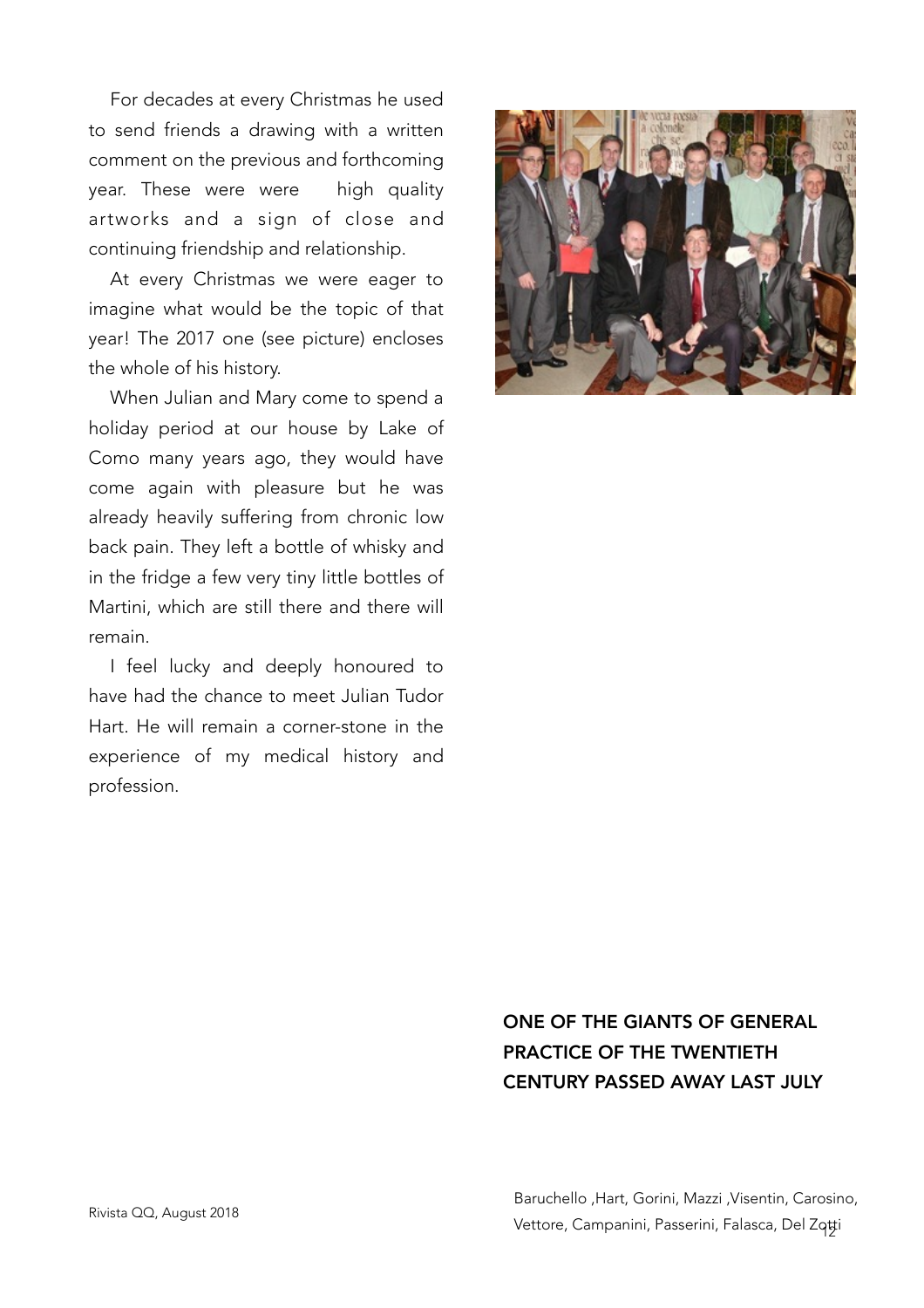Ferdinando Petrazzuoli European General Practice Research Network Executive Board & Educational Committee

Doctor Julian Tudor Hart is known to have highlighted for the first time one of the problems of modern European health systems, the so-called "inverse care law", published in Lancet in 1971, according to which "communities most in need of good healthcare are those least likely to receive  $it''$ 

Born in London, he studied medicine at the University of Cambridge. Working with a Welsh mining community had been Tudor Hart's ambition since he started his medical career in 1952. The opportunity came nine years later when he moved to Glyncorrwg, a village in the Afan Valley, and he set up a research practice in what was little more than a wooden shed. Mary Thomas, a medical researcher of equally radical convictions, followed him and in 1963 became his second wife.

He also gained research experience working alongside epidemiologists who were to become illustrious figures in the field: first, Richard Doll at the London School of Hygiene and Tropical Medicine; subsequently, in a move that took him to south Wales, Archie Cochrane at the then Welsh National School of Medicine.

This background in epidemiology taught him to investigate the relationship between his patients' lifestyle and their poor health. He pioneered much of what is now accepted as routine preventive care.

The key to the success of his research, which led him to international fame, was the remarkable and sustained cooperation of his 2,000 patients, given in return for his unswerving commitment to them.

He was a keen supporter of the universalism of the United Kingdom National Health Service (NIH). Even after retirement he continued to be a researcher and obtained honorary positions at the universities of Cardiff, Glamorgan and Glasgow.

In an increasingly technological and mechanistic medical world in which we now live, we need people like Julian more and more. We must remember that artificial intelligence and technology are not always the appropriate response and we must strive to maintain compassion, human dignity and give importance to an approach focused on family and patient care.

I was lucky to have met him at the meeting of the EGPRN (European General Pratice Research Network) in Bertinoro in May 2009, where we invited him to give a lecture. When I asked him what academic qualifications and affiliations I had to write in the official program next to his name, he simply replied: "doctor of experimental life".

The general Italian medicine that has no heroes, not because there are none, but because it is not able to identify them mainly because of the crumbling of its traditional and genuine values by the public institutions and their substitution